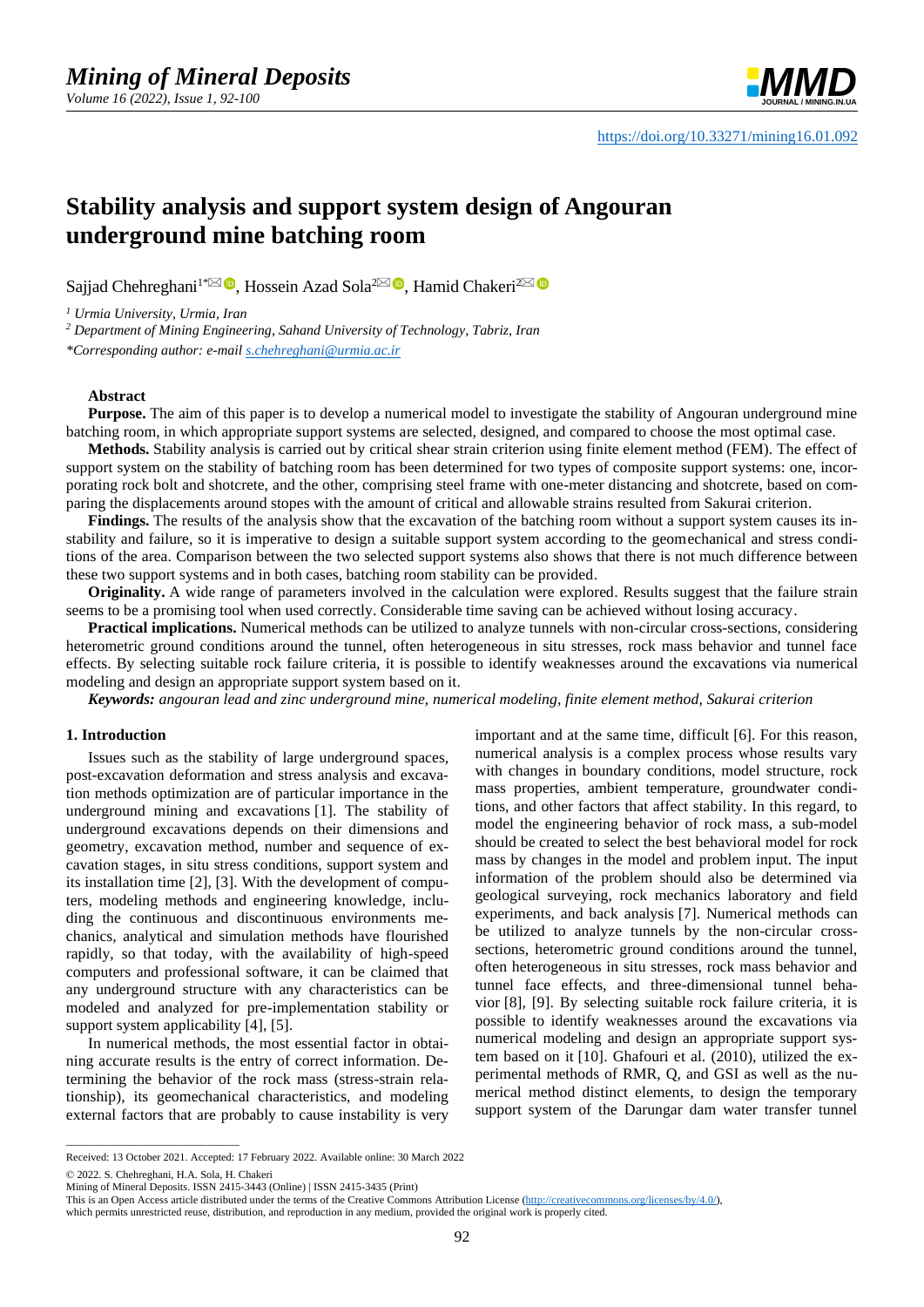located in Razavi Khorasan province, northeastern of Iran, incorporating rock bolt, shotcrete and iron frames in four different tunnel segments. In the study, by changing the experimental to the numerical method, the accuracy and reliability of the design were improved. The support system of the water transfer tunnels' intersection with shock absorber tanks of Gotvand dam located in Khuzestan province, southwestern Iran, was designed utilizing experimental methods and finite difference method and showed that after the installation of the support system, the maximum displacement is less than the Sakurai's critical displacement [\[11\].](#page-7-10) Flex et al. (2008) modeled the tunnel excavation machine (TBM) with a compressed air shield based on the finite element method (FEM). In this study, loose soil around the tunnel is considered as a threephase material that consists of soil material, water in the pores, and air. The tunneling process is Three-dimensionally modeled by applying the effect of compressed air as a support factor of the tunneling face along with the installation of the segment.

The modeling results can be used in estimating the suitable tunnel face pressure to ensure the stability of the tunnel face and landslide control [\[12\].](#page-8-0) Bakhshandeh et al. (2014) utilized the convergence-confinement method and Hoek-Brown failure criteria to analyze the stability of the long tunnel support system of Sardasht dam via numerical software based on finite difference method (FLAC 3D) and thus showed the applicability of Hoek-Brown failure criteria [\[13\].](#page-8-1) Torkmanju et al. (2018) analyzed the stability of the tunnel face in mechanized excavation and heterogeneous conditions utilizing the resistance reduction method and the concept of safety factor via earth pressure balance method (EPB) with the aid of numerical modeling incorporating Plaxis 3D Tunnel and Phase2 software [\[14\].](#page-8-2) In another study, the stability of tunnels at the intersections of Y-shaped cross-sections considering their impact angle has been studied. The results of this numerical modeling show that by decreasing the impact angle, the additional support length required in the middle wedge and the crown of the tunnels increases [\[15\].](#page-8-3) Sabzevari et al. (2017) have performed stability analysis and design of water tunnel support system on Mashoureh dam utilizing experimental, analytical, and numerical methods. In the experimental method, two methods, Q and RMR are utilized and in numerical analysis 2-phase software, which is based on finite elements is used, and finally, the results of aforementioned methods presented a similar support system [\[16\].](#page-8-4) Basirat et al. (2018) have studied the numerical analysis of the segmental support system used in most tunnels bored with TBM and the effect of the earthquake on the resulted vertical and shear forces at the contact surface between the various parts. In this research, utilizing the information of Karaj water transfer tunnel to Tehran (Amirkabir) and the 2D UDEC software, the segmental coverage under two conditions of complete slip and non-slip, has been investigated and the shear and normal forces of the joints between the two segments have been analyzed [\[17\].](#page-8-5) Deformation and subsidence of the ground surface due to tunneling operations as well as displacement of the crown, walls, and floor of the tunnel are amongst the unstable factors of the tunnel. Ghiyasi and Kooshaki (2019) using numerical modeling have studied the subsidence of the earth in circular tunneling due to simultaneous changes in the geometric characteristics of the tunnel and the mechanical properties of the soil in the saturated environment. In this study, utilizing the finite element analysis method in ABAQUS software, considering the different values of tunnel depth and diameter in different conditions for soil adhesion, internal friction angles, permeability coefficients and their simultaneous changes, the effect of these variables on land subsidence has been investigated [\[18\].](#page-8-6) Nejad Shah Mohammad (2019) has evaluated and optimized the segmentation of these tunnels via utilization of the separate element method and simulating the body of large crosssection tunnels to minimize displacements at the ground level and reduce the expansion of shear strains. The variable utilized in this analysis is the ratio of the height of the progressive section to the bench height in the two-stage excavation method. Two twin D-shaped and circular tunnels with an average diameter of 13.7 meters, which are located at a distance of 33 meters apart, have been selected for case studies [\[19\].](#page-8-7) In another study by Obidor and Giant, the stability analysis of single and twin horseshoe tunnels in a rocky environment that is affected by additional pressure from the ground has been performed. By assuming that tunnels are long, planar strain laws have been utilized in the modeling. The Hoek-Brown fracture criteria are used to model rock mass fracture. To study the behavior of rock mass under different surface loading conditions, finite element numerical modeling has been utilized [\[20\].](#page-8-8) Trong and Jian investigated the interaction of twin tunnels in a joint rock mass using numerical modeling and discontinuity analysis (DDA). Land subsidence and redistribution of rock stress around tunnels are obtained from DDA simulations. The results show that the amount of tunnel interaction is significantly affected by the distance between the two tunnels of the joint rock mass. In addition, the slope angle of the rock layers significantly affects the patterns of subsidence and redistribution of stress around the excavation site [\[21\].](#page-8-9) In another study, Mollai et al. evaluated the effect of changing the material and slope of soil layers around the tunnel cross-section. The results of numerical modeling show that horizontal layering causes changes in displacement rate and if the soil in the upper floors of the tunnel has more resistance than the soil in the lower floors, the layered soil Pannet curve will be lower than the analogous soil curve. According to the results obtained for tunnel design in sloping layered conditions, the use of a modified Pannet curve is recommended [\[22\].](#page-8-10)

Angouran lead and zinc mine is located about 125 km southwest of Zanjan city and according to the exploitation plan, at least 120000 tons of ore will be extracted annually from the underground section of the Angouran mine. To obtain the maximum amount of mineral (maximum grade and recovery) and taking into account the geometric properties of the deposit, geomechanical properties of the mineral, the surrounding rock, etc., the suggested suitable extraction method for this mine is stope and strip pillar with downward filling. By examining and selecting the type of filler to make a durable and integrated artificial hanging wall and the conditions for utilizing other filling techniques, the filling method of choice for this mine is concrete filling. To fill the stopes in the proposed design and ensure that no subsidence occurs during mineral extraction, a cement filler mass with a strength of at least 15 MPa  $(150 \text{ kg/m}^3)$  is considered which is imperative to obtain the best mixture via utilizing and testing the available materials, various types of cement, stone materials and water in the workshop [\[23\].](#page-8-11) By examining various aspects of implementation, topographic conditions, mining geometry, and available equipment, it was suggested that to transport the filler and concreting the stopes at the end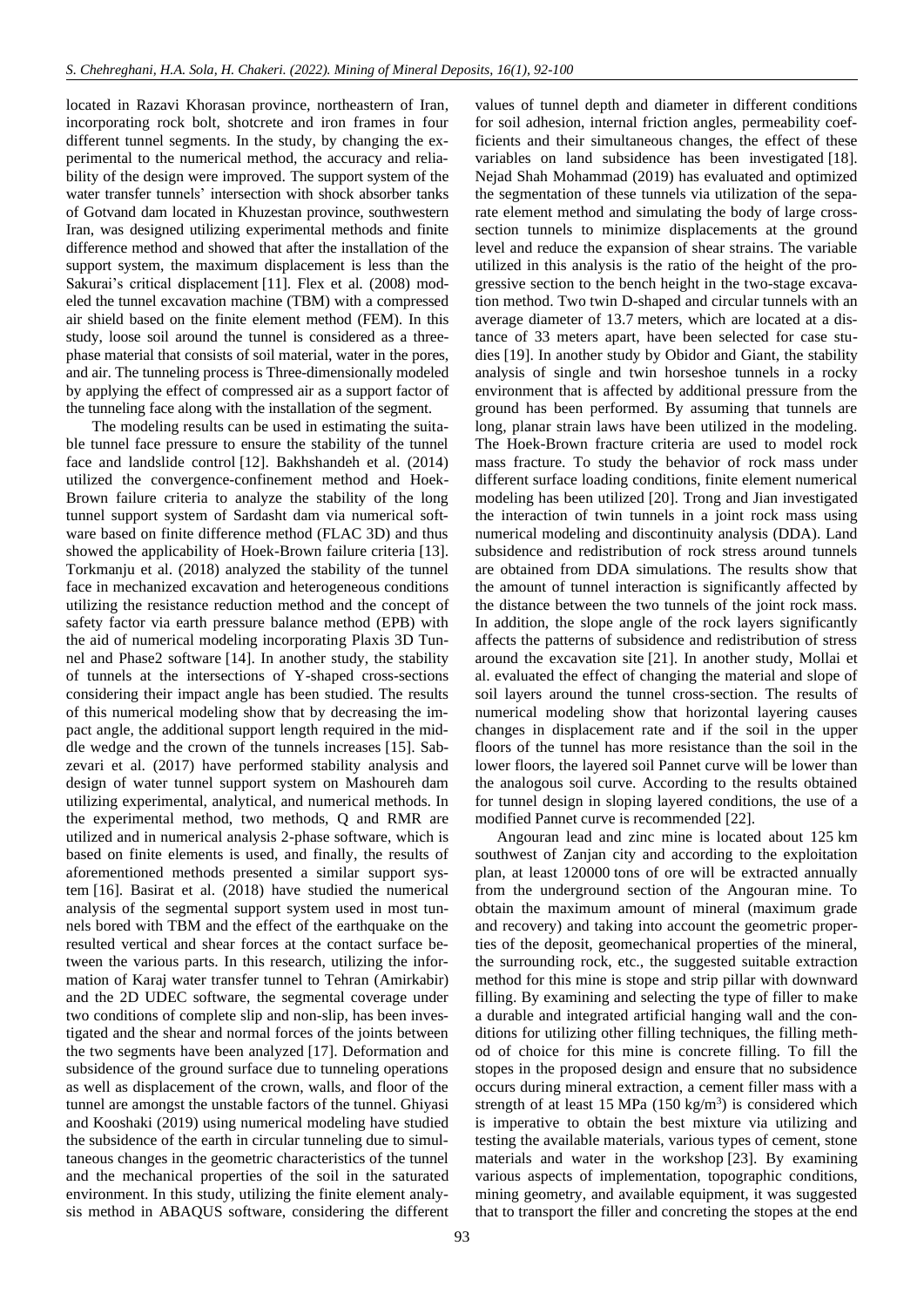of the tunnel N. 2, two batching rooms should be designed and implemented. The dimensions of the batching rooms are designed to have a width of about 7 meters and a height of about 8 meters, the position of which to the preparatory excavations and stopes is shown in Figure 1.



*Figure 1. The position of the batching room to the preparatory excavations and extraction stopes*

The purpose of this study is to analyze the stability and design of the support system of the batching rooms based on the finite element method (FEM), in which appropriate support systems are selected, designed, and compared to choose the most optimal case (technically, economically and executive). Soil and rock behave non-linearly under load. This nonlinear stress-strain behavior can be simulated with several behavioral models. As the model becomes more complex, the number of input parameters of the analysis increases therefore, laboratory and field experiments are required. To model the elastoplastic behavior of soil and rock materials, the Mohr-Coulomb behavior model has been employed. The Mohr-Coulomb rupture criteria is a nonlinear, robust, and simple criterion and this soil/rock behavior model is defined by the five main parameters of elasticity modulus, Poisson's ratio, adhesion, friction angle, and expansion angle.

## **2. Geomechanical characteristics of Angouran lead and zinc rock masses**

Angouran lead and zinc deposit is one of the world's leading deposits in terms of quality and consists of three parts: oxide, sulfur, and a mixed part. The oxide part is located in the highest part of the deposit, the sulfur part is located in the lowest part and the mixed part is located between the two [\[23\].](#page-8-11) The three-dimensional view and lithology of the Angouran deposit are shown in Figure 2.



*Figure 2. 3D view and lithology of Angouran deposit*

In general, the mineral and rock masses in the underground section of Angouran lead and zinc mine are classified in class II (medium to high-quality rock masses:  $50 \leq RMR < 60$ ), class III (medium quality rock masses to low: 35MRR < 50) and class IV (poor quality rock masses:  $RMR < 35$ ). The geomechanical parameters used in the modeling based on the results of drilling cores including RQD (rock quality index), GSI (geological strength index), compressive strength, and joint properties are shown in Table 1.

## **3. Numerical modeling and support system design**

The primary purpose of installing a support system is to control the displacement and convergence of the walls of the excavated space and to prevent loosening of the rocks around the cavity, which may lead to the collapse of the excavated space. On the other hand, in the distance from without support to the tunnel face (excavation step), the ground releases some of its stresses; this reaction of the earth relative to the excavated space, depending on the type of mass-rock of the earth around the hole, is a function of time (earth movement). In modeling underground spaces, disregarding a proper ground stress release and closing the support system sooner or later will cause instability or excessive rigidity of the support system [\[24\].](#page-8-12)

## **3.1. Convergence-confinement method**

Since the installation of the support system is not implemented immediately after excavation operation and during this period a large amount of stress around the stope is released, to have a criterion for evaluating the stope during excavation and installation of the support system, the convergence-confinement method has been employed.

|                            | Output of the software |          |         |             |                          | Input data to the software |            |           |    |     |
|----------------------------|------------------------|----------|---------|-------------|--------------------------|----------------------------|------------|-----------|----|-----|
| Geotechnical type          |                        | $\omega$ | Em      | Tensile St. |                          | <b>GSI</b>                 | <b>UCS</b> | Density   |    | D   |
|                            | (MPa)                  | (Deg)    | (MPa)   | (MPa)       | <b>RQD</b>               |                            | (MPa)      | $gr/cm^3$ | mi |     |
| Marble                     | 0.426                  | 40.3     | 4992.67 | 0.074       | 60                       | 52                         | 55         | 2.68      |    | 0.8 |
| Brecciated carbonate       | 0.254                  | 33.77    | 1554.93 | 0.005       | $\equiv$                 | 37                         | 30         | 2.9       | 18 | 0.8 |
| Sulfide ore                | 0.46                   | 45.32    | 5060    | 0.035       | 81                       | 55                         | 40         | 3.43      | 18 | 0.8 |
| Oxide ore                  | 0.045                  | 9.6      | 200.74  | 0.0002      | 36                       | 17                         |            | 2.81      | 10 | 0.8 |
| Combined sulfide and oxide | 0.083                  | 15.5     | 413.23  | 0.001       | $\overline{\phantom{0}}$ | 20                         | 15         | 2.64      | 10 | 0.8 |
| Schist                     | 0.469                  | 42.6     | 5196    | 0.075       | 56                       | 50                         | 75         | 2.5       | 10 | 0.8 |

First, the ground response curve (GRC), the radius of the plastic zone, and the maximum convergence of the tunnel are obtained according to the mentioned characteristics for the rock mass. According to the choice of the average drilling step of one meter, the degree of convergence at a one-meter distance from the tunnel face is also obtained from the longitudinal deformation profile of the tunnel (LDP). Then, in the GRC curve, according to the degree of convergence obtained, the amount of proportional stress release is determined. After applying the determined stress release, the support system which is simulated using a structural element (a combination of beam, concrete, and mesh) is installed. Afterward, the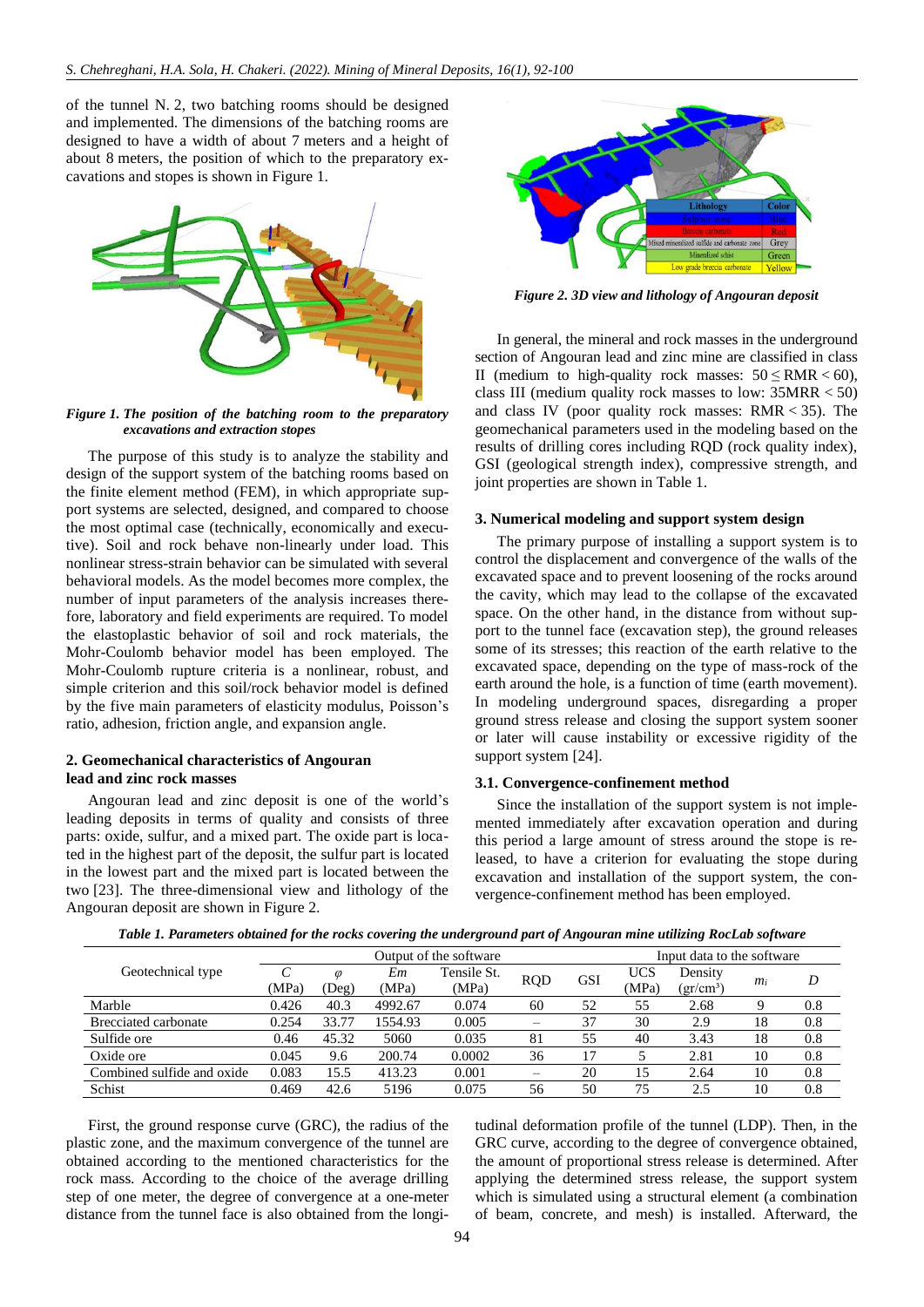residual stress is released and finally, the whole model is mechanically analyzed and the results of the analysis are examined for the support system in the form of axial forcebending moment and axial force-shear force diagrams [\[24\],](#page-8-12) [\[25\].](#page-8-13) The obtained GRC curve for the roof, floor, and wall of the stope along with its longitudinal displacement profile curve is shown in Figure 3.



*Figure 3. Ground response curve with longitudinal displacement profile of batching room*

## **3.2. Equivalent cross-section of the composite support system**

In tunnels where the design of the support system is a combination of steel frames and shotcrete, it is necessary to design the components of the consolidation, the role and share of each of these support systems to be calculated separately. One of the methods to simulate the combined frame support system incorporating steel frame with shotcrete is the equivalent cross-sectional method, i.e., to simulate the support system, which consists of two different types of materials (steel frame and concrete) and with different crosssections, employing the relevant relations, an equivalent cross-section is considered and finally after calculating the loads subjected to the equivalent cross-section, the share of each steel frame and shotcrete support in the loads entering the support system is recalculated separately. In Figures 4 and 5 the cross-sections of each of the two different types of materials (steel frame and shotcrete) for the composite support system and its equivalent cross-section are shown.



*Figure 4. Combination of two support systems with different cross-sections (steel frame and shotcrete)*



*Figure 5. Equivalent cross-section of the composite support system*

Also, the loads entering the equivalent cross-section and the redistribution of the load on each cross-section are shown schematically in Figures 6 and 7.



*Figure 6. Loads entering the combined equivalent cross-section*





The thickness (*teq*) and Young's modulus (*Eeq*) of the equivalent cross-section are calculated using the following equations:

$$
t_{eq} = \sqrt{12 \frac{k_1 + k_2}{D_1 + D_2}} \tag{1}
$$

$$
E_{eq} = \frac{n(D_1 + D_2)}{bt_{eq}}\,,\tag{2}
$$

where:

 $k_1$ ,  $k_2$ ,  $D_1$  and  $D_2$  values according to Young's modulus (*Eeq*), Poisson's coefficient (*ϑ*), cross-sectional area (*A*), and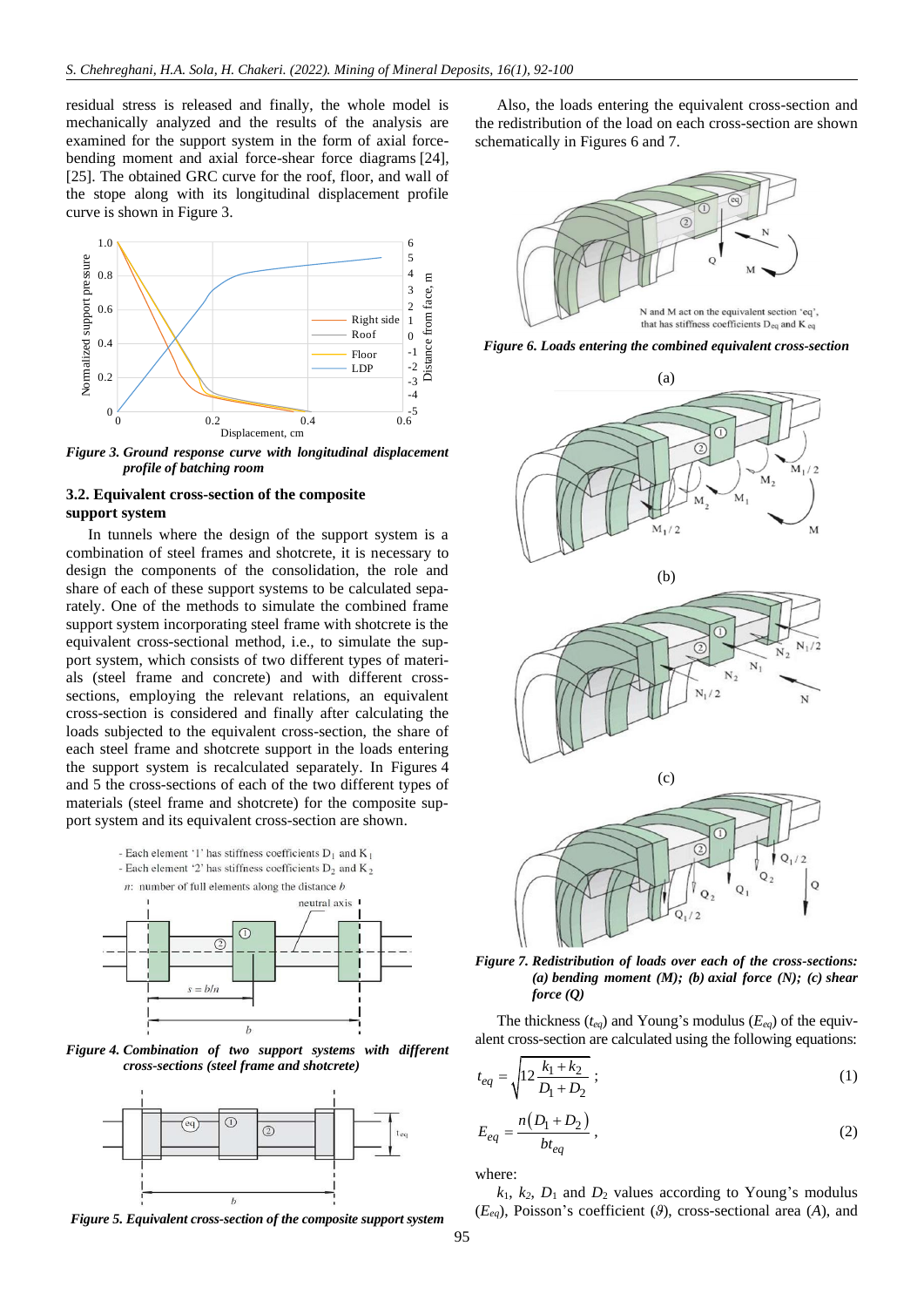moment of inertia (*I*) of each of the cross-sections are obtained from the following relations.

$$
k = \frac{EI}{1 - \vartheta^2} \tag{3}
$$

$$
D = \frac{EA}{1 - \vartheta^2} \,. \tag{4}
$$

The corresponding parameters in Figures 4 to 7 are quite clear. The loads on each of cross-sections 1 and 2 are calculated using the following equations.

Related to the bending moment (*M*):

$$
M_1 = \frac{Mk_1}{n(k_1 + k_2)}; \tag{5}
$$

$$
M_2 = \frac{Mk_2}{n(k_1 + k_2)}.
$$
\n(6)

Related to the shear force (*Q*):

$$
Q_1 = \frac{Qk_1}{n(k_1 + k_2)}\tag{7}
$$

$$
Q_2 = \frac{Qk_2}{n(k_1 + k_2)}.
$$
\n(8)

Related to the axial force (*N*):

$$
N_1 = \frac{ND_1}{n(D_1 + D_2)} + \frac{M}{nR} \cdot \frac{D_2 k_1 - D_1 k_2}{(D_1 + D_2) \cdot (k_1 + k_2)};
$$
\n(9)

$$
N_2 = \frac{ND_2}{n(D_1 + D_2)} - \frac{M}{nR} \cdot \frac{D_2 k_1 - D_1 k_2}{(D_1 + D_2) \cdot (k_1 + k_2)}.
$$
 (10)

The final stability of each component of the composite support system is obtained via assuming that the beam element for each of the structural support elements due to the relation between axial force and the following bending moment and based on the maximum stress created in the supporting component:

$$
\sigma = \frac{P}{A} \pm \frac{M}{S} \,,\tag{11}
$$

where:

*P* – the axial force;

*M* – the bending moment created in each element (or their maximum value);

*A* – the cross-section;

*S* – the cross-section of the element (beam).

According to the presented materials, cross-section No. 1 is related to the steel frame and cross-section No. 2 is related to shotcrete. The characteristics of each cross-section (for example, for IPE160 frame, shotcrete, and 6 mm mesh) are given in Table 2.

## **3.3. Simulation assumptions and model geometry**

The distance between the excavations and the boundaries of the model is more than 5 times the width of the excavations to eliminate the boundary effects of the model. The 2D model has 6-node triangular elements, which to study the stresses and displacements in more detail, the elements around the stope are considered to be smaller than other parts of the model. Horizontal displacement along the vertical boundaries and vertical and horizontal displacement along the lower horizontal boundary is prevented.

*Table 2. Characteristics of utilized steel frame (IPE 160), mesh and shotcrete*

| Steel frame<br>$($ IPE 160 $)$ | Mesh<br>network | Shotcrete | Parameter                  |
|--------------------------------|-----------------|-----------|----------------------------|
| 200                            | 200             | 25000     | Young's modulus (GPa)      |
| $2.01e-3$                      | $2.83 e-5$      |           | Surface area $(m2)$        |
| 0.16                           | 0.006           | 0.10      | Thickness (m)              |
| 0.25                           | 0.25            | 0.2       | Poisson's coefficient      |
| $6.2e-6$                       | $6.632$ e-11    |           | Moment of inertia $(m4)$   |
| 400                            | 400             | 25        | Compressive strength (MPa) |
| 400                            | 400             | 2.5       | Tensile strength (MPa)     |

The upper boundary is also modeled according to the overburden depth and its horizontal and vertical displacements are considered to be completely free. Vertical and horizontal stresses according to the depth of the stope, the density of the rock mass, and the ratio of horizontal to vertical stress according to  $\theta = 0.3$  from Equation 12,  $K = 0.42$  is considered, which is applied to the upper and lateral boundaries of the model. The behavior of the surrounding rock mass is assumed to be elastoplastic and the Mohr-Coulomb behavior model is used for the simulation.

$$
K = \frac{9}{1 - 9} \to \frac{0.3}{1 - 0.3} = 0.42
$$
 (12)

The lowest floor level of the open-pit mine is currently 2830 meters and the lowest floor level of the stope is 2719 meters. Therefore, the vertical in situ stress is 2.6 MPa and the horizontal in situ stress is 1.1 MPa, which is considered by linear distribution with a slope equal to the specific gravity of the mass at height. In numerical models, the ratio of horizontal to vertical stress is 0.42. One-meter steps have been considered for excavation in the rock mass. i.e., the stress release related to the non-supported space is considered to be one meter in each progression step. The cross-section of all stopes and preparatory spaces is considered per reality.

## **3.4. Stability analysis based on the concept of critical strain**

Sakurai in 1983 suggested that the stability of tunnels could be assessed based on continuous strain in the surrounding rock mass. This strain is defined as the ratio of the tunnel convergence to its diameter. If the uniaxial compressive strength of the rock mass and its elastic modulus are assumed to be  $\sigma_c$  and *E*, respectively. Based on the stress-strain elastic relations, the critical strain  $(\varepsilon_c)$  can be calculated by the following equation:

$$
\varepsilon_{cr} = \frac{\sigma_c}{E} \,. \tag{13}
$$

Sakurai based his experiments on various tunnels and proposed Equations 16-14 to calculate the critical strain:

$$
\log \varepsilon_{cr} = -0.251 \log E - 0.85
$$
 - risk alert level 1; (14)

$$
\log \varepsilon_{cr} = -0.251 \log E - 1.22 - \text{risk alert level 2};\tag{15}
$$

$$
\log \varepsilon_{cr} = -0.251 \log E - 1.59
$$
 - risk alert level 3. (16)

In these relations,  $\varepsilon_{cr}$  is the critical strain per percentage (displacement ratio to tunnel radius) and *E* is the elastic modulus per kg/cm<sup>2</sup> . In risk alert level 1, the tunnel has an instability problem. Strain resulting from risk alert level 2 has been proposed as the basis for tunnel support design and risk alert level 3 indicates short-term stability. Via allowable strain and using Equation 17, the allowable displacement is determined [\[26\],](#page-8-14) [\[27\]:](#page-8-15)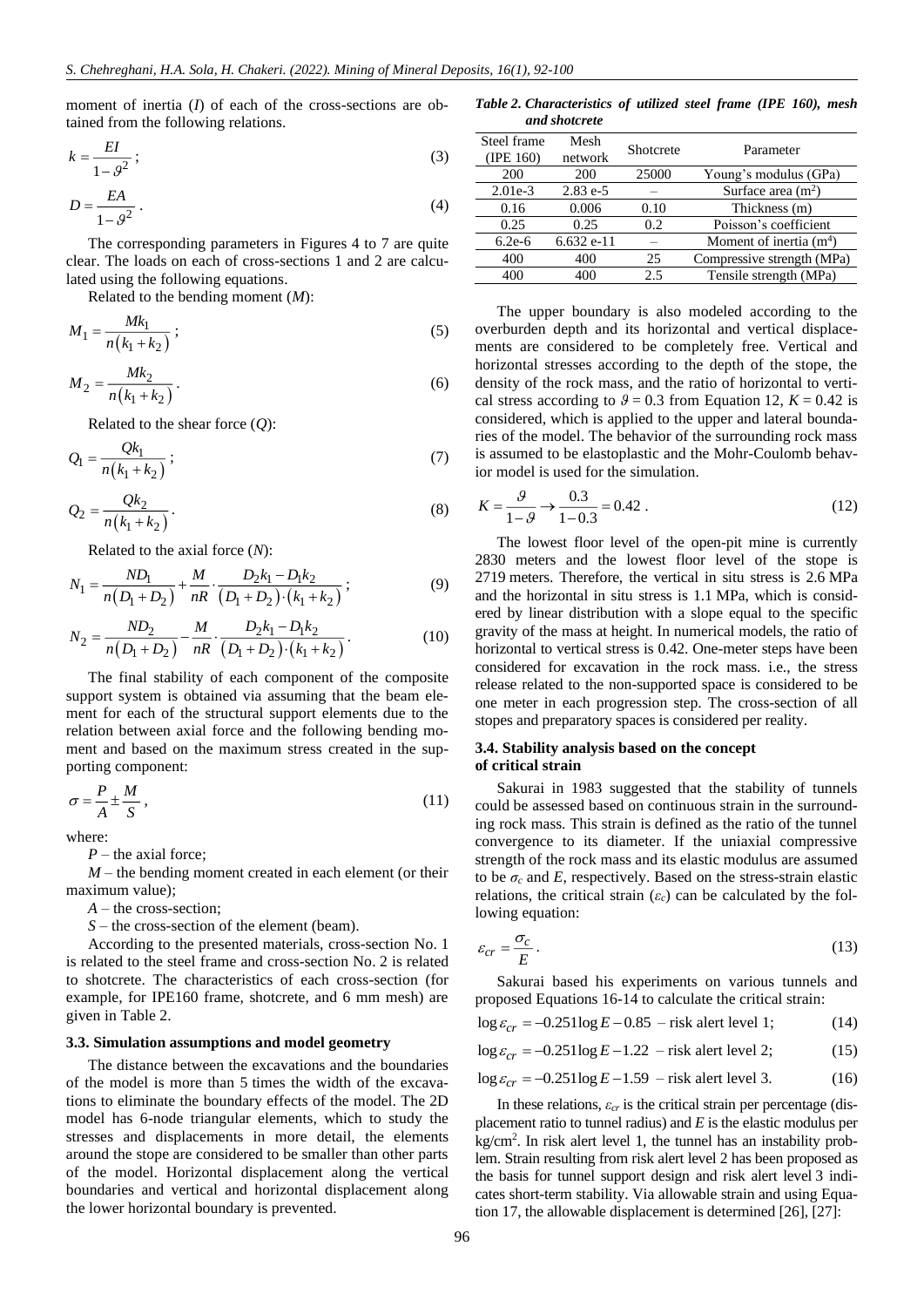$$
\varepsilon_{\theta} = \frac{u_c}{a} \,. \tag{17}
$$

#### **4. Modeling and analysis of batching room stability**

(17)<br>
Telling and analysis of batching room stability<br>
corroring to the wailable goological information, the<br>
corroring to the valiable goological information, the<br>
corroring to the valiable goods information of the sign-<br> According to the available geological information, the rock surrounding the batching is limestone with high geomechanical characteristics, the characteristics of which are given in Table 1, but due to the layering and joints that exist in this area, some local instabilities of batching have been observed. To investigate this situation, two sets of joints are considered in the worst possible case to predict the worst possible conditions (Table 3). Due to the effects of open-pit mine related explosions and the low vertical and horizontal distance between the final pit of the open-pit mine and batching room, it is necessary to design a proper support system so that it can be stable against the waves caused by explosions. For correct modeling of blasting effects, a seismic load coefficient of 0.2 has been considered. Figure 8 shows the model geometry, zoning, rock mass classification, and batching joint. It should be noted that the direction of batching drilling in modeling is in stages and each stage a part of batching is excavated and there has been an effort to make modeling to be very consistent with reality.

*Table 3. Characteristics of joints present in batching design*

| Layering | Joint | Parameter                        |
|----------|-------|----------------------------------|
| 20000    | 20000 | Normal strength (MPa)            |
| 7500     | 7500  | Shear strength (MPa)             |
| 1.5      |       | Cohesive strength (MPa)          |
| 25       | 30    | Internal friction angle (Degree) |
| 25       |       | Tensile strength (MPa)           |



*Figure 8. Model geometry, zoning, rock mass classification, and batching joint at the end of tunnel No. 2*

To investigate the displacements and determine the appropriate support system, first, the batching was excavated and modeled without using the support system, and the displacements and the surrounding plastic zone were measured. The results of these models are given in Figures 9-11, respectively. The contours and displacement vectors around the stope are shown in Figure 9, as well as the maximum plastic area created around the excavated stope in Figure 10. As it is known, the maximum displacement around the batching room is in the sidewall and about 9.5 cm. To investigate the effect of the support system on the batching stability, two types of support systems were considered. Bolt and shotcrete support system is the first type of selective support system in which bolts (according to the specifications of Table 4) with a length of 4 meters and a diameter of 25 mm with shotcrete

and mesh with a thickness of 15 cm were selected, and the second support system is shotcrete and a steel frame incorporating IPE140 beam with a one-meter distancing.

*Table 4. Characteristics of rock bolts utilized in batching design*

| Amount                         | Parameter              |  |  |  |
|--------------------------------|------------------------|--|--|--|
| Diameter (mm)                  | 25                     |  |  |  |
| Young's modulus (MPa)          | 200000                 |  |  |  |
| Injection length               | Total length of cavity |  |  |  |
| Ultimate tensile strength (MN) |                        |  |  |  |



*Figure 9. Batching displacement contours regardless of the support system*



*Figure 10. Plastic zone around the batching regardless of the support system*



*Figure 11. Vertical stress contours around batching regardless of the support system*

The results of modeling these two support systems are shown in Figures 12-17. The amount of displacement, the plastic area around the tunnel after the installation of the shotcrete and mesh support system are shown in Figures 12 and 13, respectively. It is observed that after the installation of the support system, the amount of displacements reaches about half of the initial value and the maximum displacements are about 2.5 cm, which takes place in the right wall and stope toe.

To evaluate the efficiency and safety of the mentioned support system, two diagrams of the axial force-bending moment and axial force-shear force which are known as load capacity diagrams are utilized.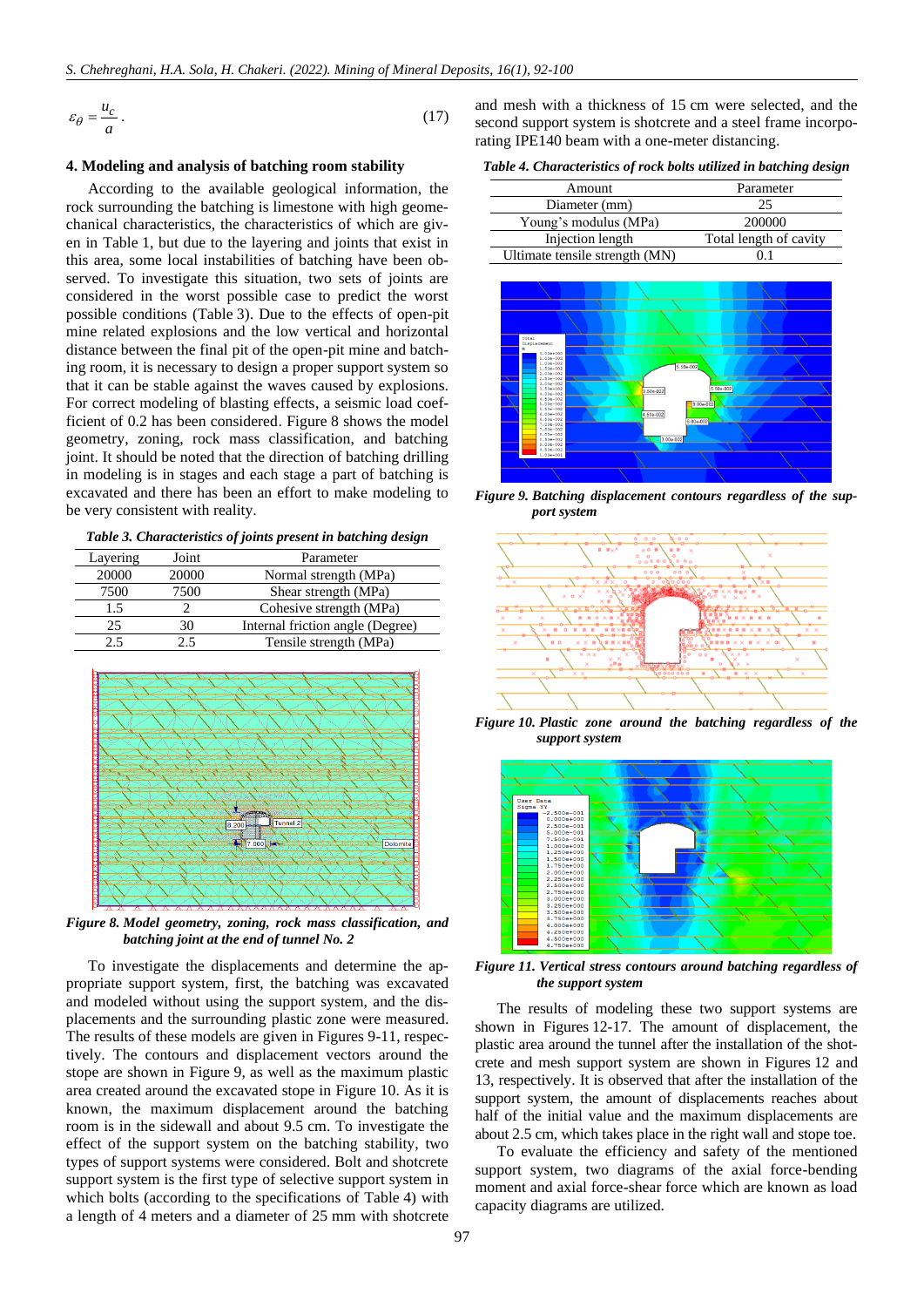

*Figure 12. Batching contours with shotcrete and rock bolt support system*



*Figure 13. Plastic zone around batching with rock bolt and shotcrete support system*



*Figure 14. Diagrams of: (a) axial force-shear force of the steel frame; (b) axial force-bending moment of shotcrete batching*

These two diagrams are widely used in the design of concrete, engineering structures as well as tunnel support systems. Figure 14 shows the diagrams of the axial forcebending moment and axial force-shear force according to the parameters mentioned for the shotcrete and mesh support system and the loads applied to them in confidence levels of 1 and 1.5. The number of displacements, the plastic area around the tunnel after installation of the steel frame, and the shotcrete support system are shown in Figures 15 and 16, respectively.



*Figure 15. Batching displacement contours with steel frame and shotcrete support system*



*Figure 16. Plastic zone around the batching with steel frame and shotcrete support system*

It can be inferred that after the installation of the support system, the amount of displacements has decreased and the maximum displacements are about 6.4 cm, which occurs in the right wall and stope toe. Figure 17 shows diagrams of the axial force-bending moment and axial force-shear force for the steel frame and shotcrete support system and the loads applied to them in confidence levels of 1 and 1.5.



*Figure 17. Diagrams of: (a) axial force-shear force; (b) axial force-bending moment of batching steel frame*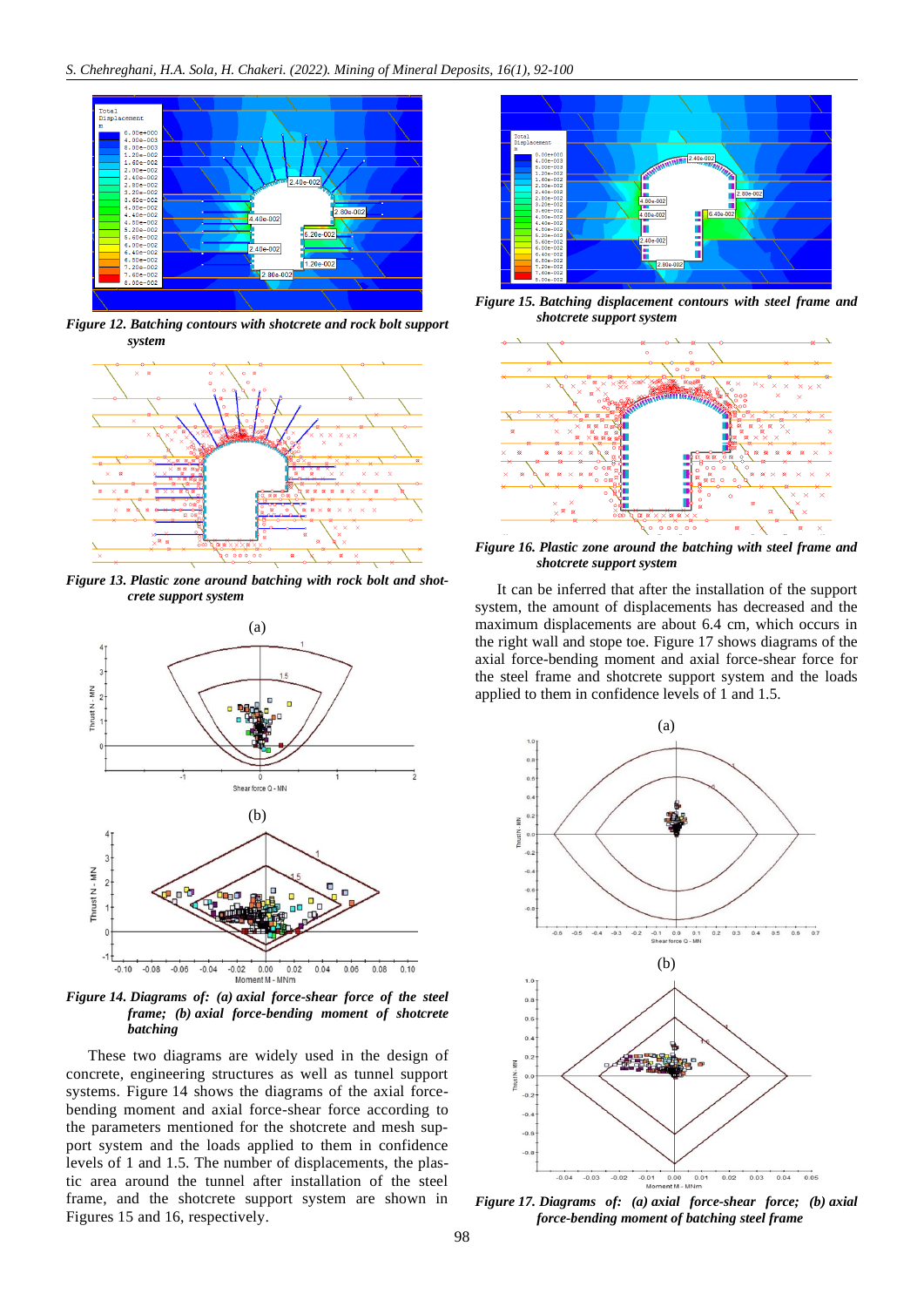In these diagrams, the value of safety factors represents the range that, if the points drawn for the internal forces are in this range, indicates the stability of the support system. According to the diagrams shown, it can be seen that all points related to both composite support systems are within the range of 1.5 safety factors, which indicates the suitability of the support system. As can be seen from the results, there is not much difference in the results between the shotcrete and bolt and the steel frame support systems, and both support systems control the displacement range and the plastic zone around the batching and place it in the safety range. Therefore, the best support system for batching should be selected according to the priority and considering the technical and economic conditions. Thus, according to the existing conditions, the shotcrete and bolt were considered as the preferred support system.

#### **5. Stability analysis of batching room**

In this paper, to investigate the stability of the underground space, the displacement values obtained from the numerical modeling are compared with the critical displacement values obtained from Sakurai relations and criteria. According to the modeling performed and the results obtained from the Sakurai criterion presented in Table 5, it was found that batching drilling without a support system causes its instability and therefore, the utilization of a support system is warranted.

*Table 5. Results of Sakurai relations for the batching workshop at the end of tunnel No. 2*

| Failure strain<br>with support<br>(numerical<br>model) | Failure strain<br>without<br>support<br>(numerical<br>model) | Sakurai<br>criterion's Support<br>allowable<br>strain | type  | Excavated<br>model |  |
|--------------------------------------------------------|--------------------------------------------------------------|-------------------------------------------------------|-------|--------------------|--|
| Batching                                               |                                                              | 0.015                                                 | 0.011 | Without support    |  |
|                                                        | 0.006                                                        | 0.015                                                 | 0.011 | Rock bolt and      |  |
|                                                        |                                                              |                                                       |       | shotcrete          |  |
|                                                        | 0.006                                                        | 0.015                                                 |       | IPE140 steel       |  |
|                                                        |                                                              |                                                       | 0.011 | frame with a one-  |  |
|                                                        |                                                              |                                                       |       | meter distancing   |  |

In this research, two different support systems were used to stabilize the excavation space. A comparison between the two selected support systems based on the Sakurai criterion and a comparison of the displacements that occurred around the stopes with the number of critical strains and allowable strains created in the stope shows that there is not much difference between these two support systems and in both cases, the batching stability can be ensured. Thus, according to the stope conditions and available facilities, rock bolt and shotcrete have been selected as the optimal support system.

## **6. Conclusions**

In this research, finite element modeling has been utilized to analyze the stability and design of the support system of Angouran mine batching room. The results of the analysis show that the excavation of the Batching room without a support system causes its instability and failure, though it is imperative to design a suitable support system according to the geomechanical and stress conditions of the area. The effect of the support system on the stability of the batching room was evaluated by selecting two types of composite support systems of bolt and shotcrete and steel frame with a one-meter distancing and shotcrete based on Sakurai criterion. A comparison between the two selected support systems showed that there was not much difference between the two in terms of performance. Therefore, according to the facilities available in the plant, rock bolt and shotcrete were selected as the final support system. These results are suitable for the analysis of stability and batching design by considering the assumptions about the seismic load coefficient of the blast wave. Due to the proximity of the batching room to the open-pit mine and the direct impact of open-pit minerelated blast waves on its stability due to its high importance and its applicability throughout the life of the mine, to study as closely as possible in this section, it is recommended to install accelerometers, record and study the waves caused by open-pit mine explosions. With comprehensive dynamic modeling and the application of surveying results, more accurate and transparent results of the impact of open-pit mining activities can be achieved.

## **Acknowledgements**

The authors highly appreciate cooperation, advice, and valuable help by Hadi Alizadeh, Mohammad Shahabipour, Amin Asadollahi and Hamed Azizian of Rahab Engineering Institute concerning presentation of research data and interpretation results, since without their participation in research the activities would not have been possible.

#### **References**

- <span id="page-7-0"></span>[1] Qazvini, M., & Qazvinian, A. (2013). Stability analysis and design of water tunnel maintenance system on the Upper Gotvand Dam. *Journal of Geotechnical Geology (Applied Geology)*, *9*(2), 123-133.
- <span id="page-7-1"></span>[2] Behzadinejad, H., Faramarzi, L., & Darbar, M. (2017). Stability analysis and design of temporary storage system at the junction of Pen-stack tunnels from the water transfer tunnel of Rudbar Dam in Lorestan using FLAC 3D software. *Journal of Analytical and Numerical Methods in Mining Engineering*, *7*(13), 113-123. <https://doi.org/10.29252/anm.7.13.113>
- <span id="page-7-2"></span>[3] Stille, H., & Palmstrom, A. (2008). Ground behaviour and rock mass composition in underground excavations. *Tunnelling and Underground Space Technology*, *23*(1), 46-64. <https://doi.org/10.1016/j.tust.2006.11.005>
- <span id="page-7-3"></span>[4] Hsiao, F.Y., Yu, C.W., & Chern, J.C. (2005). Modeling the behavior of the tunnel intersection area adjacent to the ventilation shaft in the Hsuehshan tunnel. *World Long Tunnel*, 81-90.
- <span id="page-7-4"></span>[5] Salmi, E.F., Karakus, M., & Nazem, M. (2019). Assessing the effects of rock mass gradual eterioration on the long-term stability of abandoned mine workings and the mechanisms of post-mining subsidence  $-$  A case study of Castle Fields mine. *Tunnelling and Underground Space Technology*, (88), 169-185. <https://doi.org/10.1016/j.tust.2019.03.007>
- <span id="page-7-5"></span>[6] Zhang, Z., Zhang, M., & Zhao, Q. (2015). A simplified analysis for deformation behavior of buried pipelines considering disturbance effects of underground excavation in soft clays. *Arabian Journal of Geosciences*, *8*(10), 7771-7785. <https://doi.org/10.1007/s12517-014-1773-4>
- <span id="page-7-6"></span>[7] Liang, R., Xia, T., Huang, M., & Lin, C. (2017). Simplified analytical meth-od for evaluating the effects of adjacent excavation on shield tunnel considering the shearing effect. *Computers and Geotechnics*, (81), 167-187. <https://doi.org/10.1016/j.compgeo.2016.08.017>
- <span id="page-7-7"></span>[8] Do, N.-A., Dias, D., Oreste, P., & Djeran-Maigre, I. (2014). Threedimensional numerical simulation of a mechanized twin tunnels in soft ground. *Tunnelling and Underground Space Technology*, (42), 40-51. <https://doi.org/10.1016/j.tust.2014.02.001>
- <span id="page-7-8"></span>[9] Xie, Y.S., & Zhao, Y.S. (2009). Numerical simulation of the top coal caving process using the discrete element method. *International Journal of Rock Mechanics and Mining Sciences*, *46*(6), 983-991. <https://doi.org/10.1016/j.ijrmms.2009.03.005>
- <span id="page-7-9"></span>[10] Meng, J., Cao, P., Huang, J., Lin, H., Chen, Y., & Cao, R. (2019). Second-order cone programming formulation of discontinuous deformation analysis. *International Journal for Numerical Methods in Engineering*, *118*(5), 243-257. <https://doi.org/10.1002/nme.6006>
- <span id="page-7-10"></span>[11] Ghafouri, M., Lashkaripour, G., & Tarigh Azli, P. (2008). Assessment of geo-mechanical properties of rock masses in the tunnel of the intersection of the tunnel for the design of the retaining system. *Journal of Engineering Geology-Geological Society*, 1-14.